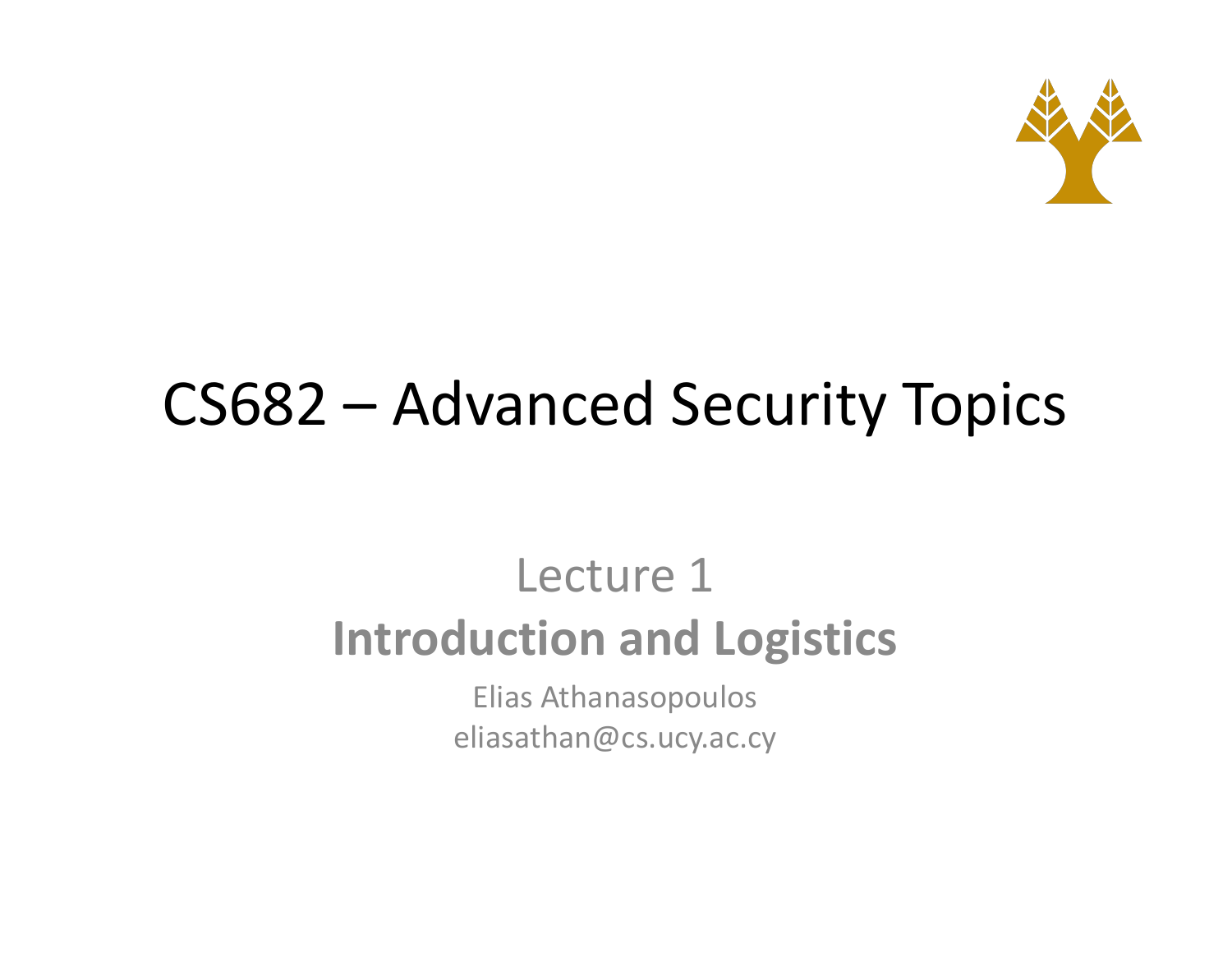### Course Structure



• Seminar course

– All material is based on research papers

- Scope
	- $-$  Broad scope on very different security topics
- Requirements
	- Computer Science background
	- $-$  Basic understanding of any computer-related security domain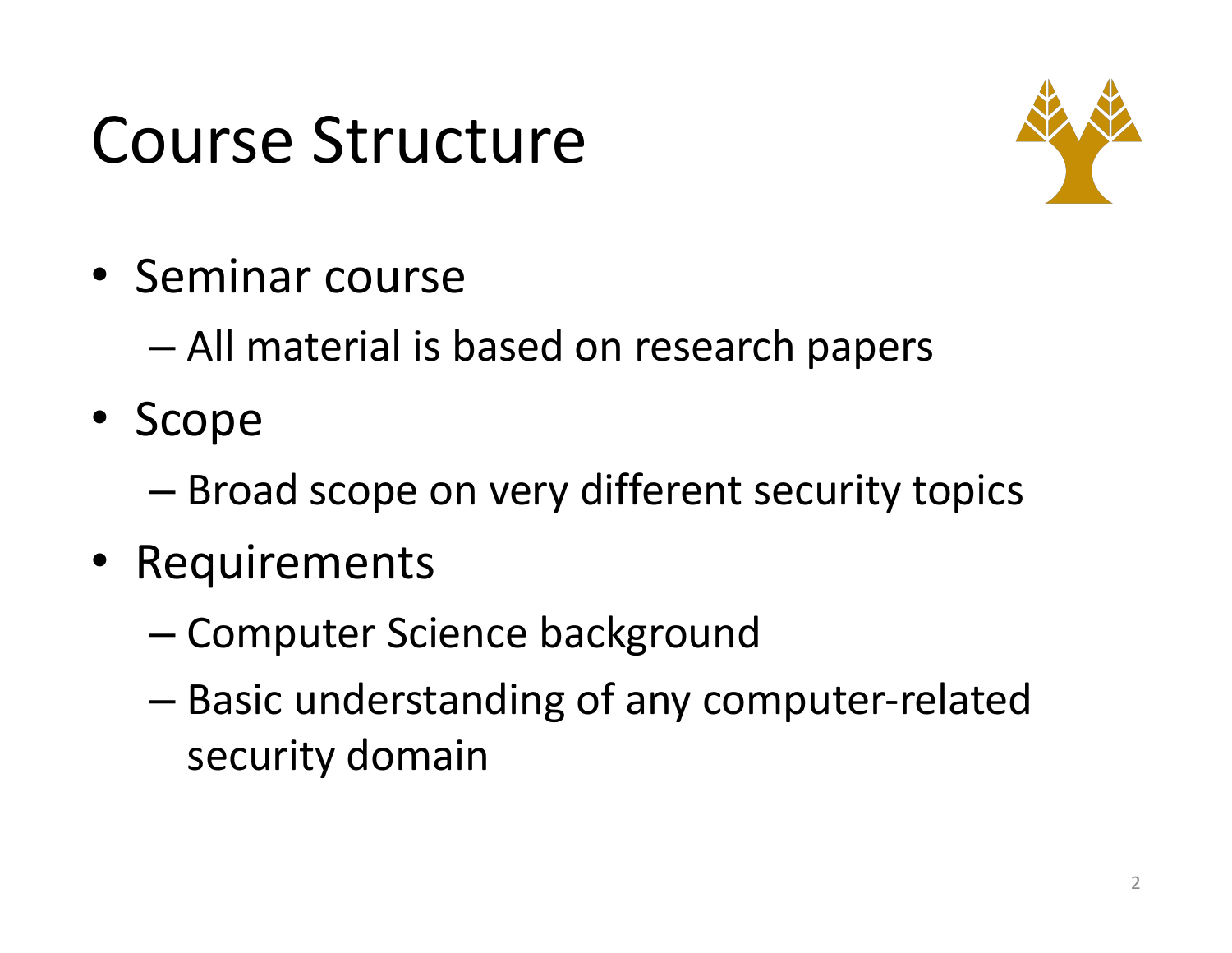# Your role in the course



- Each student presents 2 papers of one theme (e.g., Botnets)
	- Papers can be **really** tough
- Once the presentation is done, you have two weeks to deliver a report
	- $-$  The report should convey the core concepts of the presented papers
	- $-$  Students should be able to use the report for studying
- All papers are part of the final
- You can swap your slot with another student, but if you don't show up or cancel the presentation in a very short notice, you lose the points of the presentation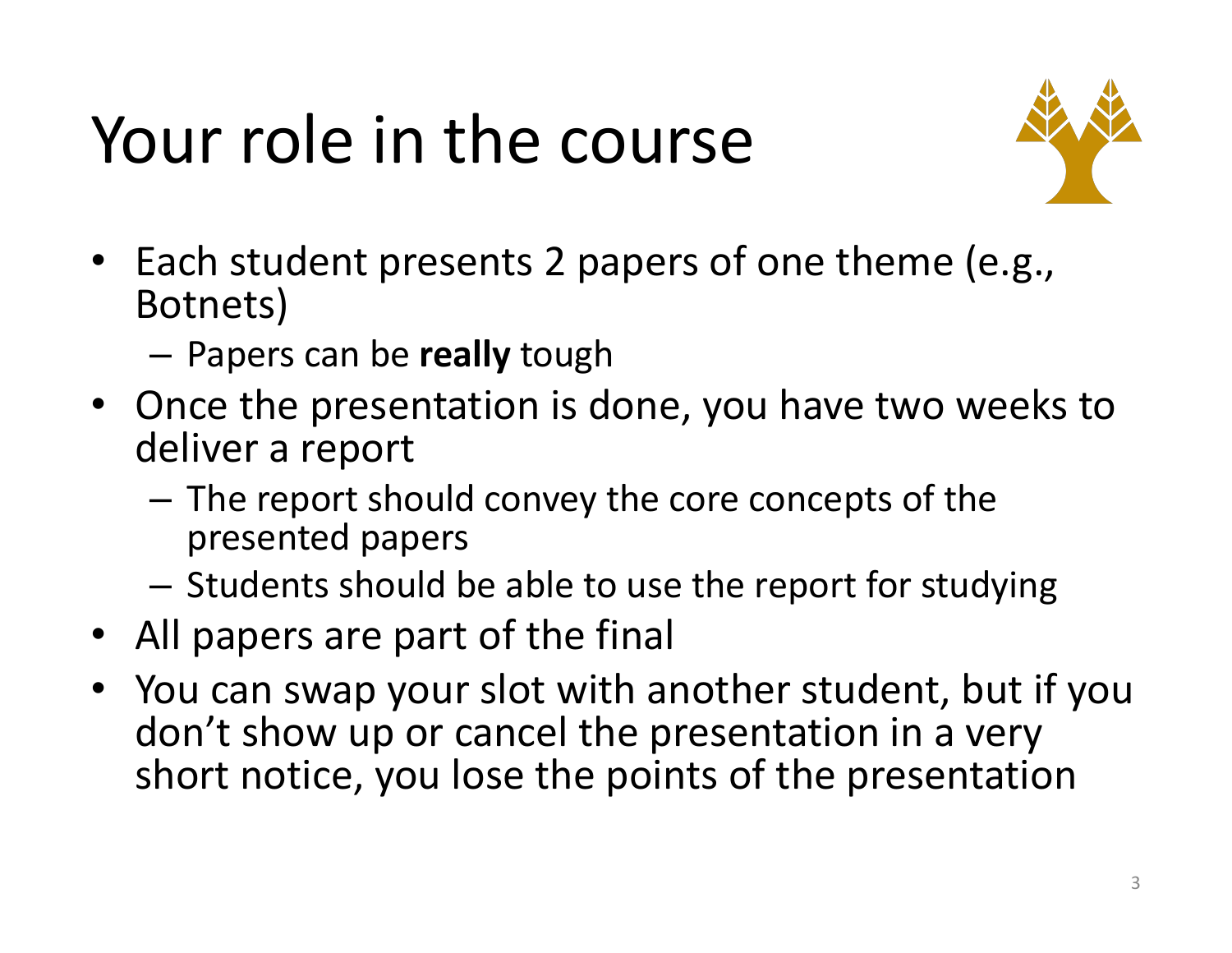## **Paper Selection**



- First come, first served
- Schedule is on-line: http://www.cs.ucy.ac.cy/courses/EPL682/
- There are no easy and tough papers – They are all tough
- Select one theme and one *backup* theme and send it to me using e-mail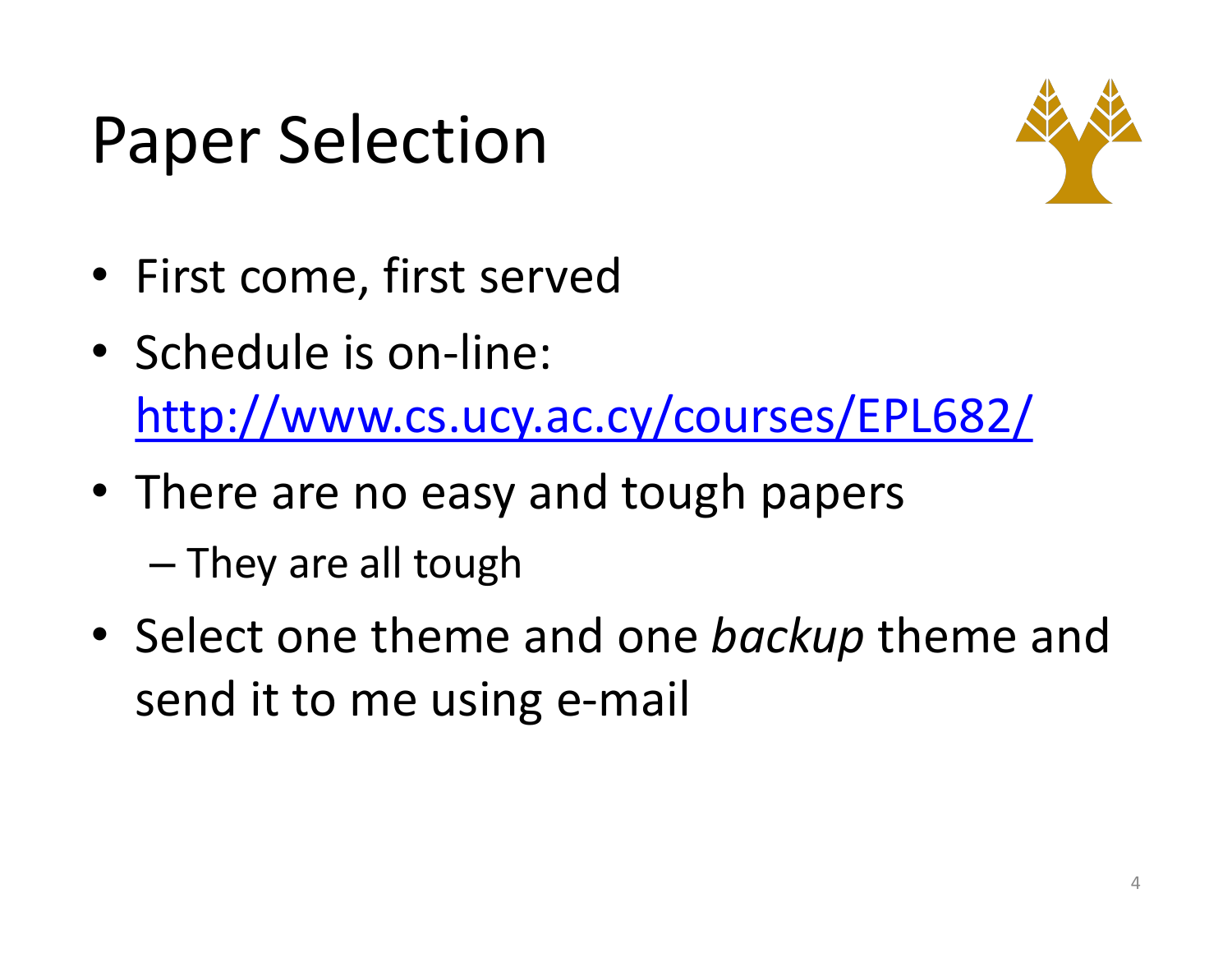## Course Logistics



- 80% Final
- 20% Presentation/Report
- Success
	- Final written exam is at least 4.5
	- Final score is at least 5